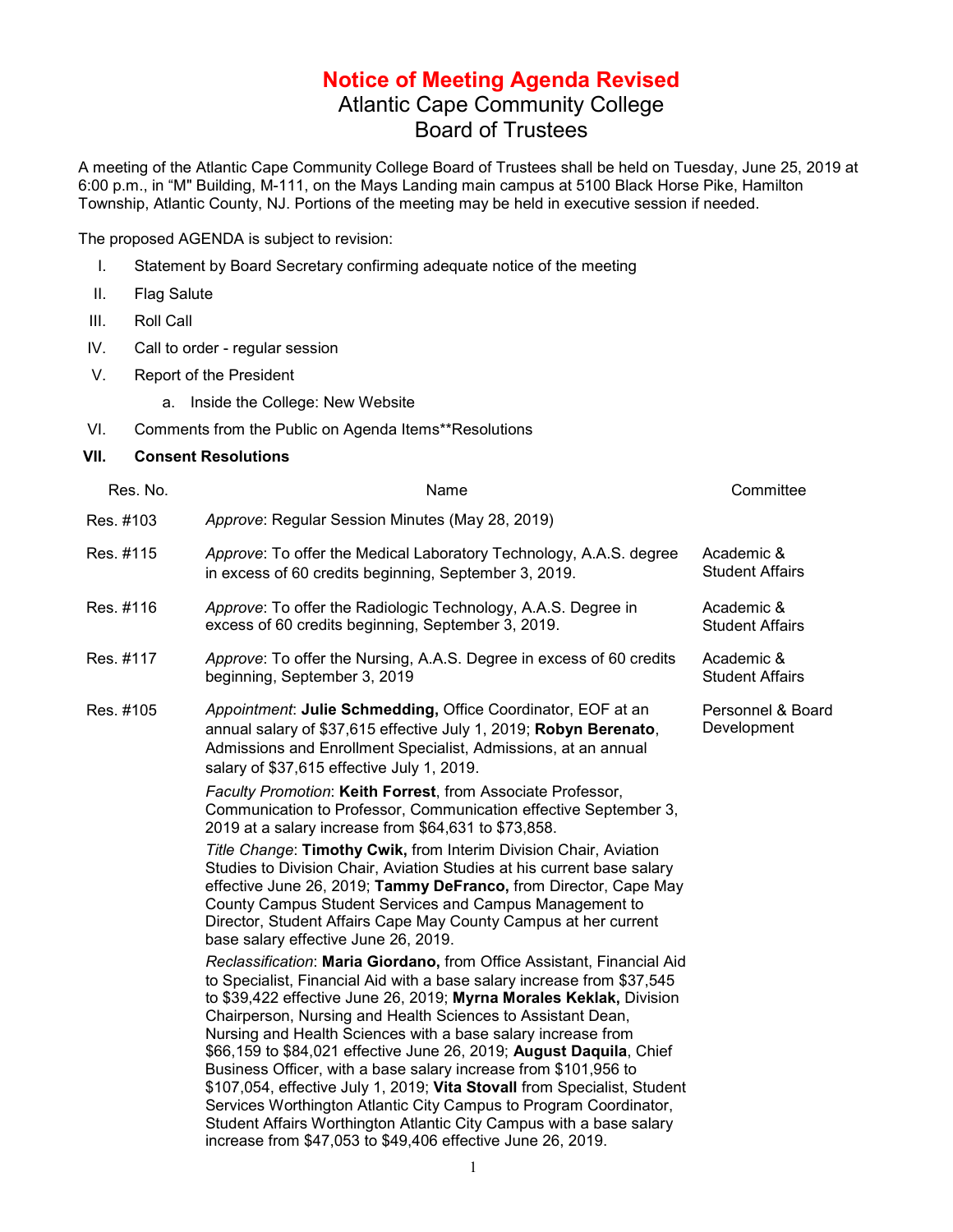| Res. No.  | Name                                                                                                                                                                                                                                                                                                                                                                                                                                                                                                                                                                                                                                                                                                                                                                                                                                                                                                                                                                                                                                                                                                                                                                                                    | Committee                  |
|-----------|---------------------------------------------------------------------------------------------------------------------------------------------------------------------------------------------------------------------------------------------------------------------------------------------------------------------------------------------------------------------------------------------------------------------------------------------------------------------------------------------------------------------------------------------------------------------------------------------------------------------------------------------------------------------------------------------------------------------------------------------------------------------------------------------------------------------------------------------------------------------------------------------------------------------------------------------------------------------------------------------------------------------------------------------------------------------------------------------------------------------------------------------------------------------------------------------------------|----------------------------|
| Res. #106 | Approve: OQ166 Continuing Education Guide, Trumbull Printing,<br>Trumbull, CT, \$21,504.00; RFP225 Media Buying, JL Media, Union,<br>NJ, \$250,000.00 (not to exceed); Bid Ex. 825 Professional Services,<br>Database Hosting, 5 year contract, Entech Engineering, Inc.,<br>Reading, PA, \$35,000.00; Bid Ex. 826 NJCCC Membership, New<br>Jersey Council of County Colleges, Trenton, NJ, \$47,758.00; Bid Ex.<br>828, J-Building Flooring, Frank Mazza and Sons, Inc., Hammonton,<br>NJ \$149,894.49; Bid 1850 Custodial Supplies, Home Depot Mt.<br>Laurel, NJ, South Jersey Paper, Vineland, NJ, Dispose N' Save,<br>Monroe, NY, Hillyard, Warminster, PA, United Sales, Brooklyn, NY,<br>Central Poly, Linden, NJ, Office Basics, Boothwyn, PA, Joseph<br>Gartland, Bellmawr, NJ, Bio-Shine, Spotswood, NJ, General<br>Chemical, Moorestown, NJ, \$40,806.57; Bid 1852 Paper &<br>Envelopes, Office Basics, Boothwyn, PA, Paper Mart, East Hanover,<br>NJ, \$47,784.20; Bid 1855 Elevator Maintenance, 5 year contract, Tec<br>Elevator, Marmora, NJ \$88,970.00; Bid 1856 Waste Hauling &<br>Disposal 3 year contract, Gold Medal Environmental, Sewell, NJ,<br>\$91,854.00; Total \$773,571.26. | Budget, Finance &<br>Audit |
| Res. #107 | Approve: To submit an application to the New Jersey Department of<br>Education, FY20 Perkins Grant program for a grant amount of<br>\$591,159 by state allocation, over the term of July 1, 2019 through<br>June 30, 2020.                                                                                                                                                                                                                                                                                                                                                                                                                                                                                                                                                                                                                                                                                                                                                                                                                                                                                                                                                                              | Budget, Finance &<br>Audit |
| Res. #108 | Approve: To submit an application to the State of New Jersey Dept. of<br>Labor and Workforce Development's Workforce Innovation and<br>Opportunity Act (WIOA) Title II, Adult Education and Family Literacy<br>Consolidated Adult Basic Skills and Integrated English Literacy and<br>Civics Education Grant Programs, Fiscal Year 2020 to provide adult<br>basic education, literacy, and English as a second language services<br>in Atlantic County and Cape May County, applying for these funds as<br>a single entity in Atlantic County and as a lead agency with Cape May<br>County Technical School District as a partner in Cape May County,<br>requesting a continuation grant of \$463,769 for Atlantic County and a<br>continuation grant of \$161,895 for Cape May County, over the term of<br>July 1, 2019 - June 30, 2020.                                                                                                                                                                                                                                                                                                                                                               | Budget, Finance &<br>Audit |
| Res. #109 | Approve: To submit a budget to, and to accept a contract from, the<br>State of New Jersey, Office of the Secretary of Higher Education<br>FY20 Educational Opportunity Fund Article IV - Academic Year<br>Support, with funding of \$223,625 to be awarded over the term of<br>June 1, 2019 through June 30, 2020.                                                                                                                                                                                                                                                                                                                                                                                                                                                                                                                                                                                                                                                                                                                                                                                                                                                                                      | Budget, Finance &<br>Audit |
| Res. #110 | Approve: Authorizing the award of contract with Borden Perlman for<br>insurance with a premium of \$459,131.                                                                                                                                                                                                                                                                                                                                                                                                                                                                                                                                                                                                                                                                                                                                                                                                                                                                                                                                                                                                                                                                                            | Budget, Finance &<br>Audit |
| Res. #111 | Approve: Remit the assessment for FY 2019-2020 of \$160,563 to<br>New Jersey Community College Insurance Pool for the New Jersey<br>Community College Insurance Pool Worker's Compensation Fund.                                                                                                                                                                                                                                                                                                                                                                                                                                                                                                                                                                                                                                                                                                                                                                                                                                                                                                                                                                                                        | Budget, Finance &<br>Audit |
| Res. #112 | Approve: Authorize a one-year legal services contract with Louis J.<br>Greco for a retainer fee of \$46,916.00 and an hourly rate of \$137.13<br>for litigation and off campus hearings.                                                                                                                                                                                                                                                                                                                                                                                                                                                                                                                                                                                                                                                                                                                                                                                                                                                                                                                                                                                                                | Budget, Finance &<br>Audit |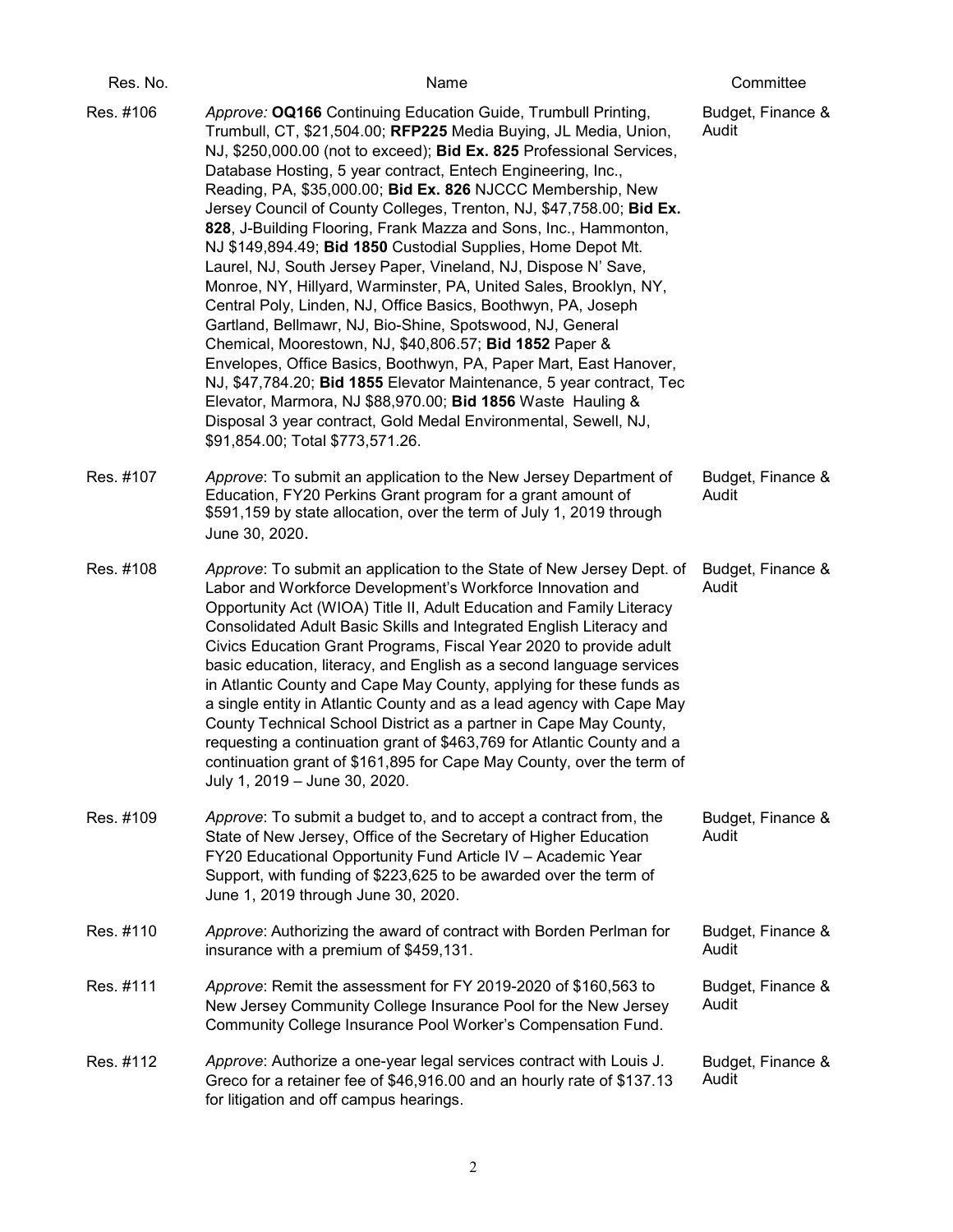| Res. No.                       | Name                                                                                                                                                                                                                  | Committee                        |  |
|--------------------------------|-----------------------------------------------------------------------------------------------------------------------------------------------------------------------------------------------------------------------|----------------------------------|--|
| Res. #118                      | Approve: Authorize a contract with T.L. Groseclose Associates for<br>student insurance.                                                                                                                               | Budget, Finance &<br>Audit       |  |
| Res. #119                      | Approve: To accept the proposal from OceanFirst Bank for banking<br>services and enter into a two-year agreement.                                                                                                     | Budget, Finance &<br>Audit       |  |
| Res. #120                      | Approve: Authorizes a five year contract with Ellucian for an<br>estimated amount of \$3,024,459 for renewals of specific software<br>maintenance and support services.                                               | Budget, Finance &<br>Audit       |  |
| Res. #122                      | <b>Executive Session</b>                                                                                                                                                                                              |                                  |  |
| VIII.<br><b>Budget Report</b>  |                                                                                                                                                                                                                       |                                  |  |
| IX.                            | <b>Regular Resolutions</b>                                                                                                                                                                                            |                                  |  |
| Res. No.                       | Name                                                                                                                                                                                                                  | Committee                        |  |
| Res. #104                      | FY19 Financial Statement for eleven months ended May 31,<br>2019.                                                                                                                                                     | Budget, Finance &<br>Audit       |  |
| Motion to Accept               | FY20 Annual Budget Message                                                                                                                                                                                            | Budget, Finance &<br>Audit       |  |
| Res. #113                      | Approve: To grant the President the authority to recall Chef<br>Educators prior to the Board meeting with endorsement at the<br>Board of Trustees' August and/or September 2019 meetings.                             | Personnel & Board<br>Development |  |
| Res. #105A                     | Retirement: Ms. Dorie Keener, Director, Business Services, since<br>January 24, 1994, effective October 1, 2019.                                                                                                      | Personnel & Board<br>Development |  |
| Res. #114                      | Approve, Honorary: To recognize Ms. Meghan Clark for her<br>service to the Board of Trustees, the College's Foundation and the<br>students of Atlantic Cape.                                                          | Personnel & Board<br>Development |  |
| Res. #121                      | Approve, Honorary: To recognize Mr. Dennis L. Stacy for his 18<br>years of outstanding service, unwavering commitment and<br>dedication to the mission and vision of the Foundation, the<br>College and its students. | Personnel & Board<br>Development |  |
| Х.                             | <b>Committee Reports: Discussion/Questions</b>                                                                                                                                                                        |                                  |  |
| а.                             | P&BD- Cunningham Ruiz Bill                                                                                                                                                                                            |                                  |  |
| XI.                            | Report of the Atlantic Cape Foundation                                                                                                                                                                                |                                  |  |
| XII.                           | Report of the NJ Council of County Colleges                                                                                                                                                                           |                                  |  |
| <b>Other Business</b><br>XIII. |                                                                                                                                                                                                                       |                                  |  |

- XIV. Comments from the Public
- XV. \*Call to order executive session discussion of personnel, litigation, anticipated contracts and matters of attorney-client privilege
- XVI. Adjournment

**\***Matters may be discussed in a trustee session closed to the public **\*\***Formal action may be taken by trustees